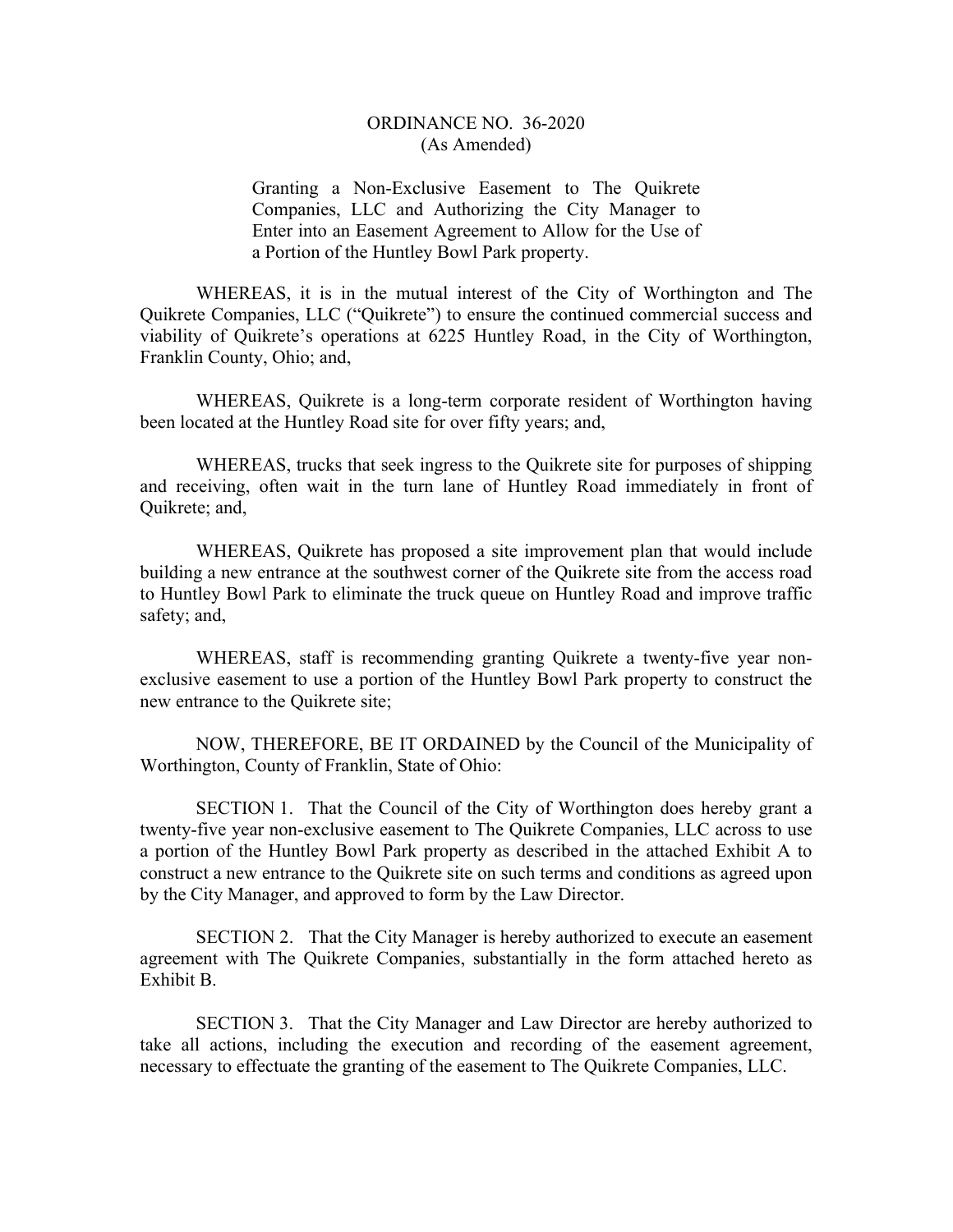## ORDINANCE NO. 36-2020 (As Amended)

SECTION 4. That notice of passage of this Ordinance shall be posted in the Municipal Administration Building, the Worthington Library, the Griswold Center and the Worthington Community Center and shall set forth the title and effective date of the Ordinance and a statement that the Ordinance is on file in the office of the Clerk of Council. This Ordinance shall take effect and be in force from and after the earliest period allowed by law and by the Charter of the City of Worthington, Ohio.

Passed October 5, 2020

\_\_/s/ Bonnie D. Michael\_\_\_\_\_\_\_\_\_\_\_\_\_\_\_ President of Council

Attest

\_/s/ D. Kay Thress\_\_\_\_\_\_\_\_\_\_\_ Tabled Tabled

Introduced September 8, 2020 P.H. September 21, 2020 P.H. October 5, 2020 Effective October 28, 2020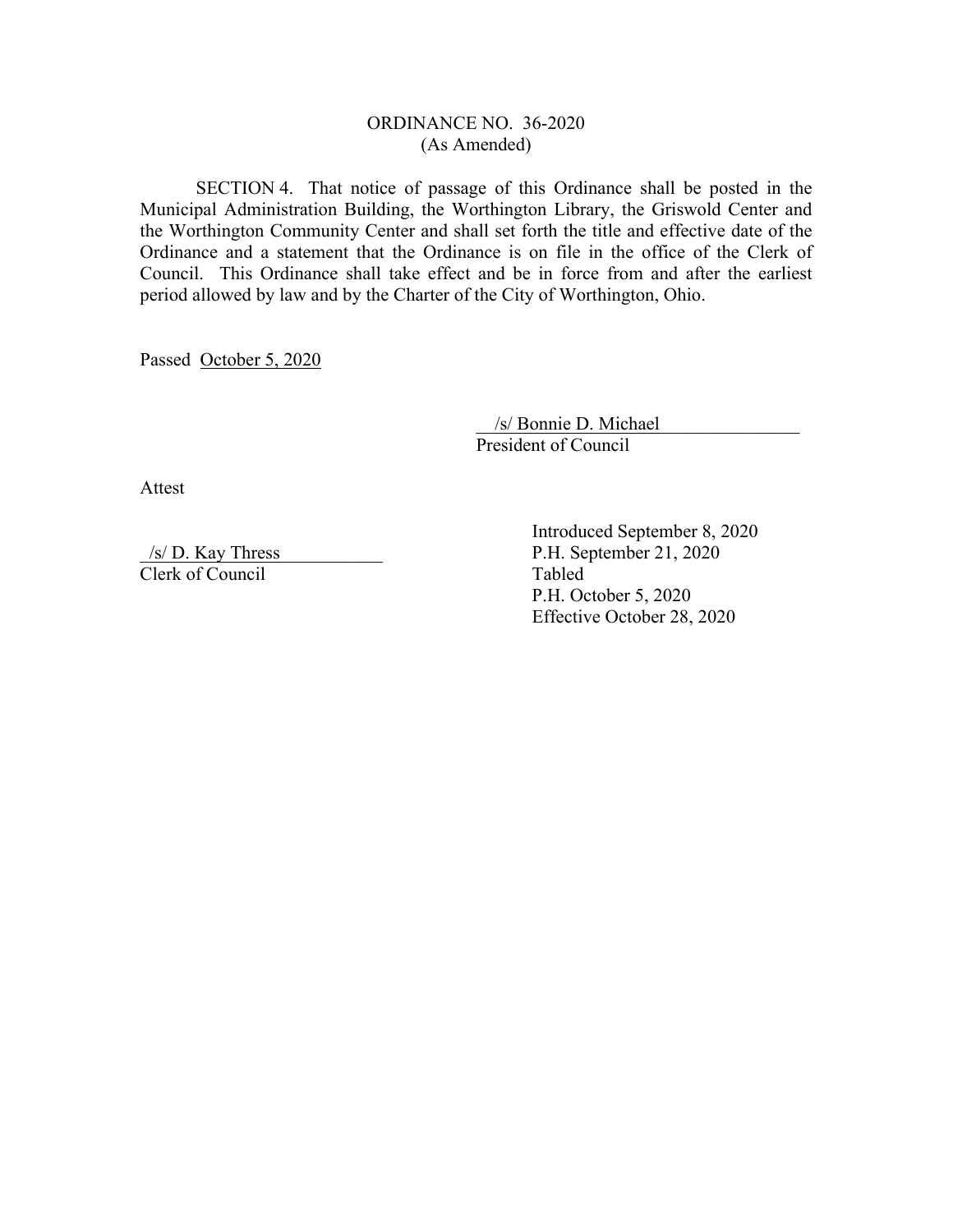

## DESCRIPTION OF 0.115 ACRE EASEMENT

Situated in the State of Ohio, County of Franklin, City of Worthington, Quarter Township 3, Township<br>2, Range 18, United States Military Lands, and being part of a 7.059 acre tract of land, conveyed to<br>The City of Worthing described herein; BEGINNING FOR REFERENCE at a 34" iron pipe found (P&L Syst) at a northeast corner of said 7.059 acre tract, the southeast corner of a 0.632 acre tract of land (Parcel 3) conveyed to The Quikrete Number in Instrument 200301090009360, and being on the west right-of-way line of Huntley Road; and Record 10415F04, Official  $\Xi$ record  $\sigma$ Inc., Companies,

acre tract, Thence, North 86°52'52" West, a distance of 143.90 feet, with a north line of said 7.059 and the south line of said 0.632 acre tract, to the TRUE POINT OF BEGINNING;

Thence, through said 7.059 acre tract, the following four (4) courses;

- South 03°07'08" West, a distance of 18.00 feet, to a point;  $\div$
- North 86°52'52" West, a distance of 78.90 feet, to a point;  $\overline{N}$
- North 86°59'37" West, a distance of 199.68 feet, to a point;  $\vec{S}$
- North 03°00'23" East, a distance of 18.00 feet, to a point;  $\ddot{\bm{r}}$

Thence, South 86°59'37" East, a distance of 199.70 feet, through said 7.059 acre tract, with the south line of a 0.636 acre tract of land (Parcel 2) conveyed to The Quikrete Companies, Inc., of record in Official Record 10415F04, and in Instrument Number 20030109009360, and with part of the south acre tract of land (Parcel 4) conveyed to The Quikrete Companies, Inc., of record in Official Record 10415F04, and in Instrument Number 200301090009360, to a point; line of a 0.661

Thence, South 86°52'52" East, a distance of 78.91 feet, with a north line of said 7.059 acre tract, part of the south line of said 0.661 acre tract, and with part of the south line of said 0.632 acre tract, to the<br>TRUE POINT OF BEGINNING, containing 0.115 acres, subject to all easements and documents of record

For the purpose of this description the bearing of South 02°53'08" West as determined for the west right-of-way line of Huntley Road, as based on the Ohio State Plane Coordinate System, South Zone, Said bearing was established by Static and RTK GPS Observations, calculated using National Geodetic Survey, OPUS-S service performed on September 27 of the year NAD83 (2011 adjustment). 2019. This document is based from an actual field survey performed by or under my direct supervision in September, 2019

## CIVIL & ENVIRONMENTAL CONSULTANTS, INC.



 $\sqrt{9}$ comma Darrell B. Plummer, P. arrel

S Registered Surveyor No. 759

Date  $2019$ 

File Name: 194047-SV02-LEGAL-0.115 ac Esmt.docx Date Prepared: 11/19/2019

250 Old Wilson Bridge Road, Suite 250 | Worthington, Ohio 43085 | p: 614-540-6633 f: 614-540-6638 | www.cecinc.com

Page 1 of 1: